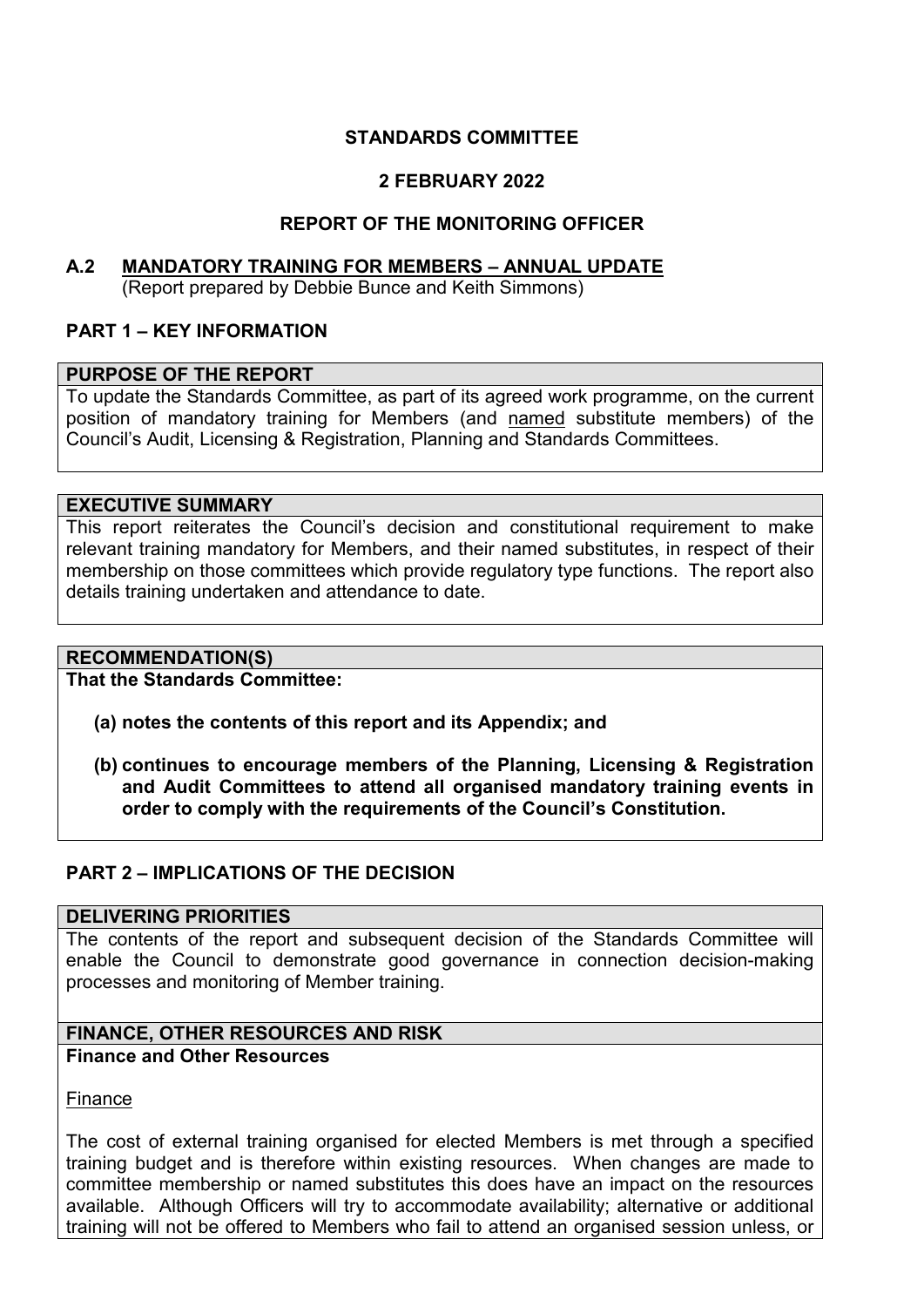until, a further larger session is available.

Sessions arranged by Tendring District Council are sometimes offered to other Councils for their Members to attend and in doing so a contribution towards the cost of hosting is received.

Risk

The integrity of Members, their decision-making and that of the Council and its committees, are part of good governance. Appropriate training should minimise or eradicate the risk of legal challenge through statutory appeals or judicial review.

The aim of the Planning Code & Protocol, which also makes reference to the requirements of attending training, is to ensure that in the planning process there are no grounds for suggesting that a decision has been biased, partial or not well founded in any way.

## **LEGAL & CONSTITUTIONAL**

Mandatory attendance at site visits, briefings and specific training as a pre-requisite for Members (and named substitutes) of the Council's Audit, Licensing & Registration, Planning and Standards Committees is part of the Council Procedure Rules included within Part 4 of the Council's Constitution.

Planning and Licensing decisions can be challenged by specific statutory appeal routes in addition to being subject to judicial review on administrative grounds.

Various pieces of legislation provide criteria to be considered for the majority of decisions taken by the Council's Planning and Licensing & Registration Committees and the Miscellaneous Licensing and Premises and Personal Sub-Committees. Knowledge of their provisions and how these are applied, together with general decision-making principles are essential in those areas of expertise.

The aforementioned Planning Code and Protocol was approved by the Standards Committee and following a recommendation to full Council, incorporated within the Constitution. The Monitoring Officer has delegated authority from full Council to make minor amendments to the Constitution.

The Council Procedure Rules were amended in 2019 to expressly state that:

- A Member cannot sit as a member of the Planning Committee unless they have received specific training with regard to the determination of planning applications (CPR 33.3).
- A Member cannot sit as a member of the Licensing and Registration Committee unless they have received specific training with regard to the determination of applications for personal or premises licences submitted under the Licensing Act 2003.
- No Member can continue to sit as a member of the above committees if they have gone more than two years without attending any of the relevant training events.

### **OTHER IMPLICATIONS**

Consideration has been given to the implications of the proposed decision in respect of the following and any significant issues are set out below.

Crime and Disorder/Equality and Diversity/Health Inequalities/Area or Ward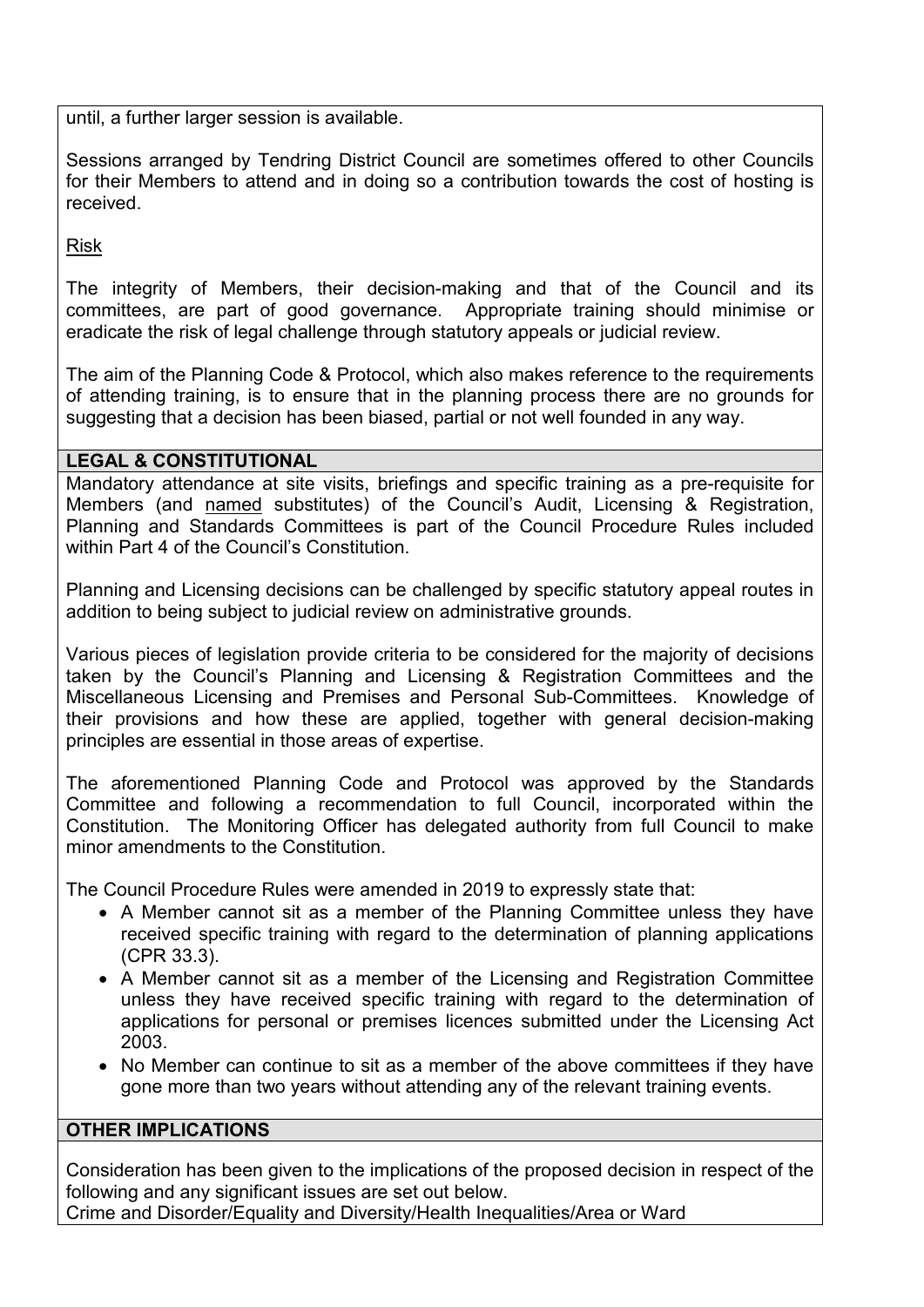affected/Consultation/Public Engagement.

Wards Affected: All

## **PART 3 – SUPPORTING INFORMATION**

#### **CURRENT POSITION**

The Standards Committee, as part of its annual work programme since 2014 has received a report providing details of the mandatory training provided to members of the Planning and Licensing and Registration Committees.

**Appendix A:** Attached to this report are details of the training record for the Planning **Committee.** 

Members of the Planning Committee were invited to a session on Planning Appeals on Tuesday 21 April 2021.

Members of the Licensing and Registration Committee are invited to attend the mandatory training session on 28 March 2022.

## *Mandatory Training in the context of Councillor Development more widely*

The mandatory training referenced in this report also forms part of the overall training provision for all Councillors within the framework established by the Council's "Councillor Development Statement" as reported to this Committee on 2 October 2019 (Minute 14 refers). For 2021/22, and future years, it was recognised that the resources required for training for Councillors (beyond the mandatory training to which this report concerns), would require additional budget to be allocated. This budget was expanded from £1,870 to £6,870 as a consequence.

More recently, the Portfolio Holder for Corporate Finance and Governance has established a Working Party to provide a cross-party mechanism for the regular input going forward into development opportunities for Councillors as envisaged. The Membership provides for input from all the main Committees of the Council and all the political groups on the Council that is broadly proportionate to the overall position on the Council as a whole. The first meeting of the Working Party is envisaged to take place later in February 2022.

Access to the Local Government Association's online training portal has been arranged for all Councillors and this provides training modules on:

Community Engagement and Leadership Councillor Induction Commissioning Council services Equality, Diversity and Unconscious Bias The Effective ward Councillor Facilitation and Conflict resolution Handling Complaints for service improvement Handling intimidation Holding Council meetings online Influencing skills Licensing and regulation Local Government Finance